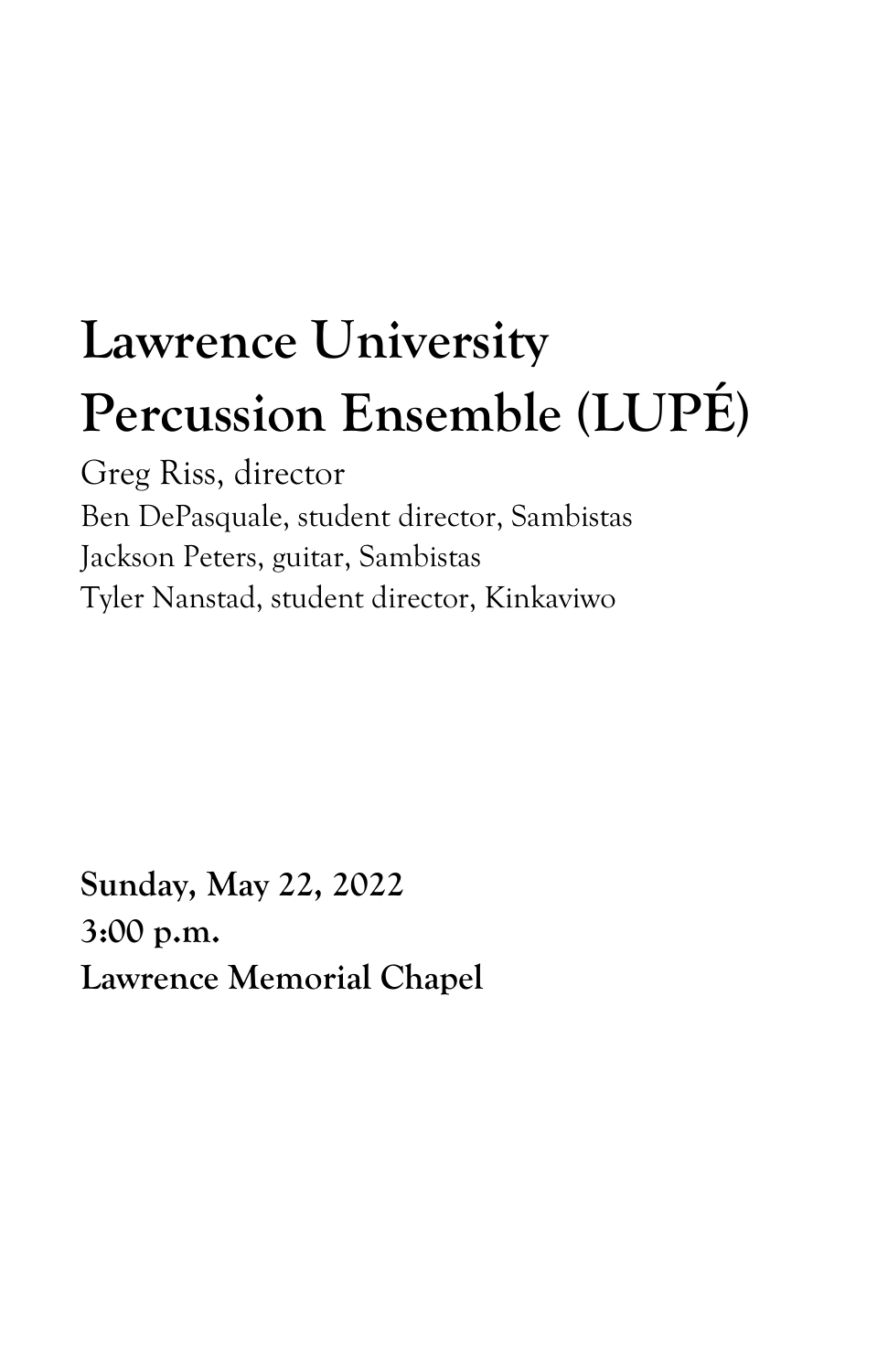*Uniformity* Molly Joyce (b. 1992)

## Graham Goland, percussion Jacob Hanekamp, percussion

*Trio in a Rudimental Style*  $\qquad \qquad$  Joe Tompkins

(b. 1970)

Jake Bartelme, snare drum and bass drum Greg Riss, snare drum and bass drum Seth Ploeckelman, snare drum and bass drum

**Charlotte's Song** Ben Monder (b. 1962) arr. Greg Riss (b. 1992) text: E.B. White

Tyler Nanstad, voice and vibraphone Keenan McDonald, vibraphone Aaron Montreal, marimba

*Animal Planet* Monder

arr. Riss

Tyler Nanstad, voice Keenan McDonald, vibraphone Aaron Montreal, marimba

II.

*Maleza* Javier Diaz I. (b. 1975)

> Ryan Gowdy, drums Ben DePasquale, percussion Seth Ploeckelman, percussion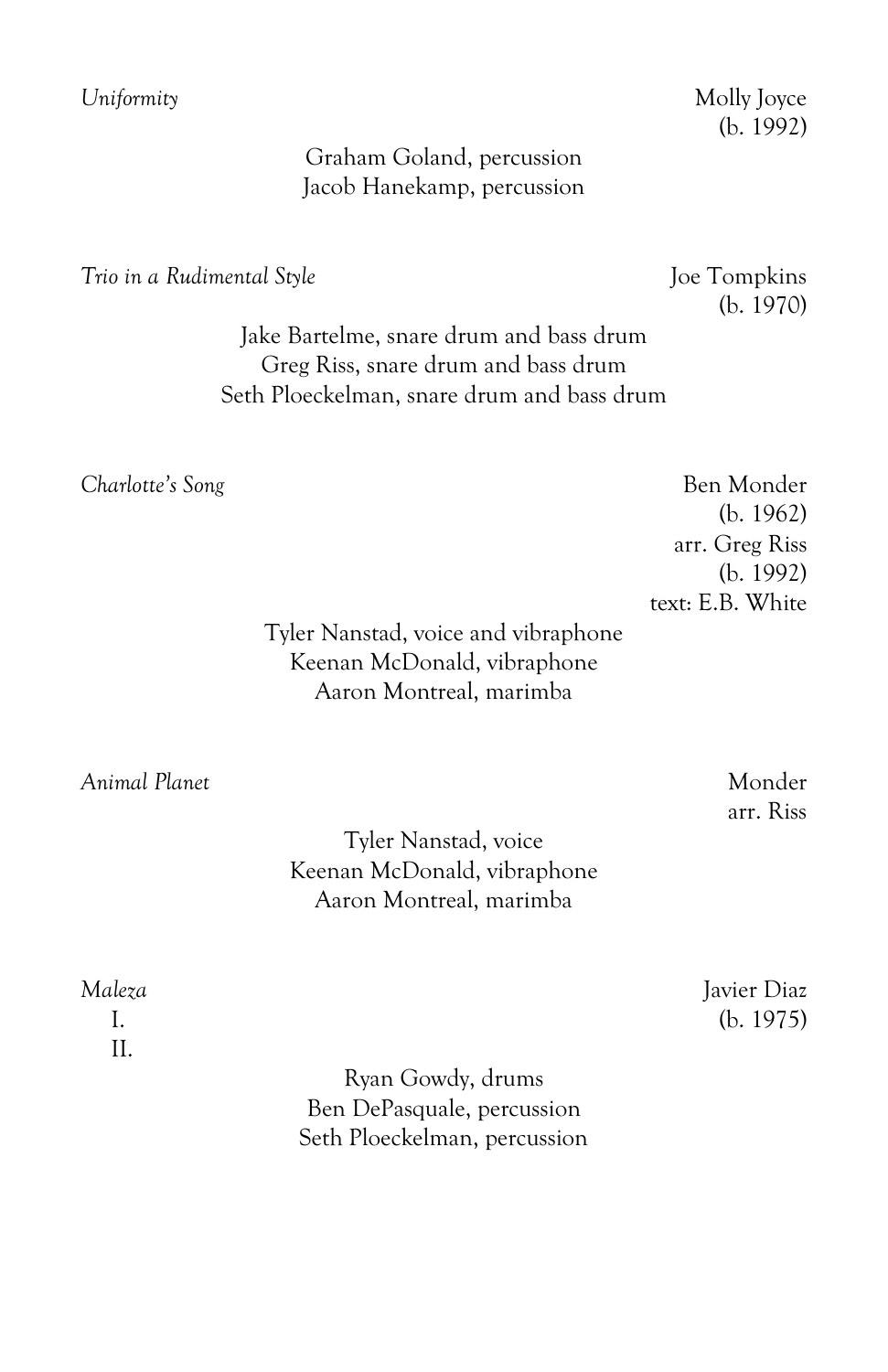#### **TAMBO TOKÉ**

Greg Riss, director

*La Polémica (Rumba Guaguancó)* Los Muñequitos de Matanzas

*Comparsas Cubanas (Conga de Comparsa)* Trad. Afro-Cuban Yayabo Los Dandies

Jake Bartelme Dylan Borash Ben DePasquale Graham Goland Ryan Gowdy Jacob Hanekamp Mindara Krueger-Olson

Keenan McDonald Dalton McLaughlin Aaron Montreal Tyler Nanstad David Pickar Seth Ploeckelman

## **SAMBISTAS**

Ben DePasquale, student director

*Tá Escrito* Grupo Revelação

Jackson Peters, guitar

**Bateria Show** Ben DePasquale

Jake Bartelme Dylan Borash Roland Eckhart Graham Goland Ryan Gowdy Jacob Hanekamp Kelsey Knapp Mindara Krueger-Olson

Keenan McDonald Dalton McLaughlin Aaron Montreal Tyler Nanstad Leila Pertl David Pickar Seth Ploeckelman Greg Riss